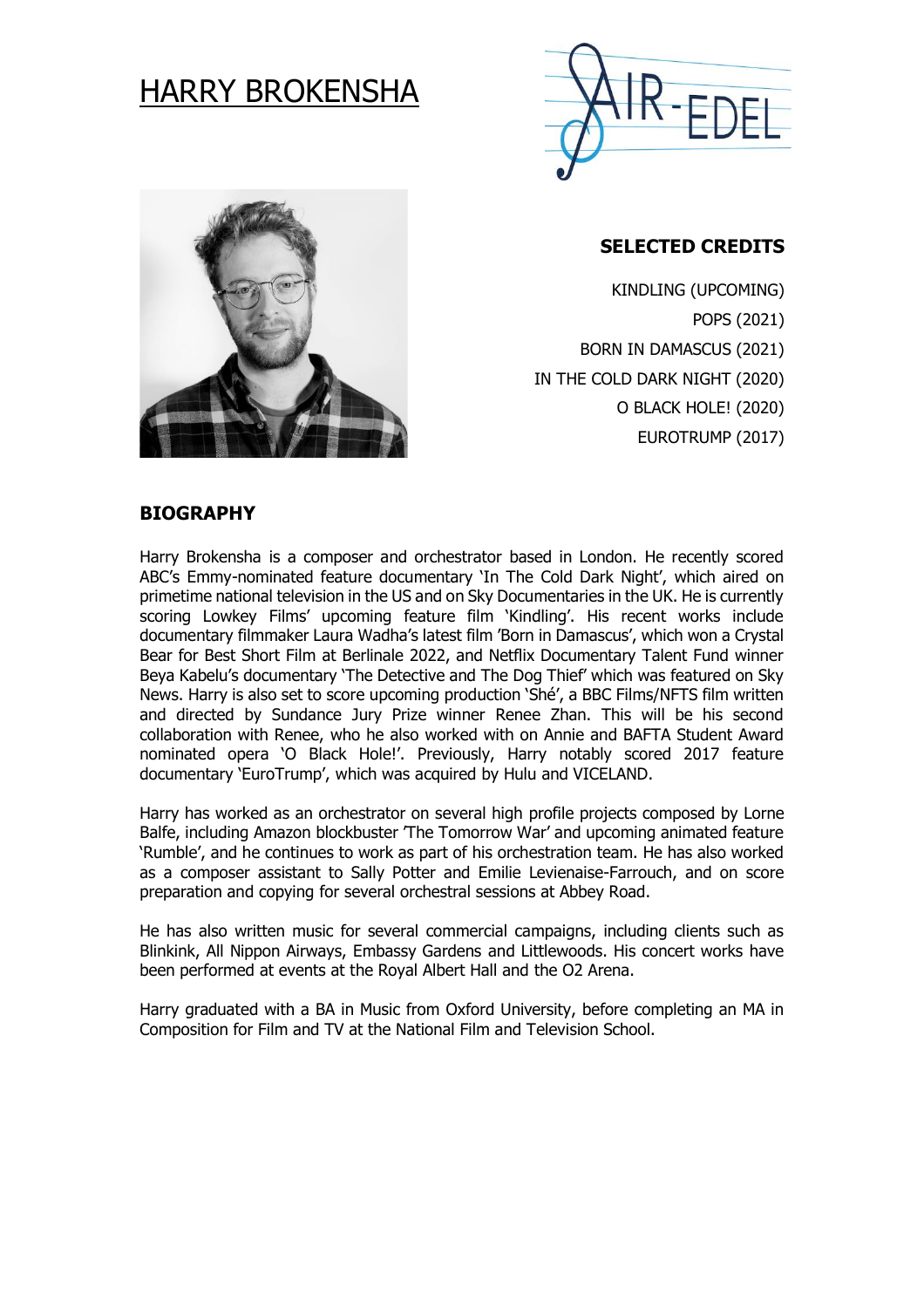# **FILM & TELEVISION CREDITS**

## **Kindling (Upcoming)**

Composer Directed by Connor O'Hara Lowkey Films

# **X to X (2021)**

Composer Directed by Lily Gwynne-Thomas BFI Network/Lowkey Films

#### **Born In Damascus (2021)**

Composer Directed by Laura Wadha Scottish Documentary Institute/Hailstone Films

# **Pops (2021)**

Composer Directed by Lewis Rose Salaud Morisset/Bridge Way Films

#### **In The Cold Dark Night (2020)** Composer

Directed by Nick Hampson, Stephen Robert Morse & Miikka Leskinen ABC/Sky Documentaries, RadicalMedia

# **Guide Me Home (2020)**

Composer Directed by Stefan Georgiou Wildwood Film

# **This Camera Is Broken (2020)**

Composer Directed by Joshua Hext BBC Young Creatives

# **O Black Hole! (2020)**

**Composer** Directed by Renee Zhan NFTS

# **Isle of Us (2020)**

Composer Directed by Laura Wadha NFTS

#### **Voce (2020)** Composer Directed by Emily M. Smith NFTS

## **Snakes, Fear and Me (2020)**

**Composer** Directed by Alex Wickens NFTS

## **Forgive Me (2019)**

Composer Directed by Raphael Biss NFTS

#### **What Happened to Baghdad? (2019)**

Composer Directed by Laura Wadha NFTS

# **The Desert (2019)**

**Composer** Directed by Adam Spinks Initiative Motion Pictures/Sunglass Films

## **Mu Ai (2019)**

**Composer** Directed by Lian Rose NFTS

#### **The Dead Ones (2018)**

**Composer** Directed by Stefan Georgiou Big Man Films

# **EuroTrump (2017)**

**Composer** Directed by Nick Hampson & Stephen Robert Morse Hulu/VICELAND, Observatory Pictures

#### **Mischief Managed (2017) Composer** Directed by Suzy Shepherd Kotei Productions

# **Imagineer (2017)**

**Composer** Directed by Adam Spinks Initiative Motion Pictures

# **Infinite (2016)**

**Composer** Directed by Connor O'Hara Lowkey Films